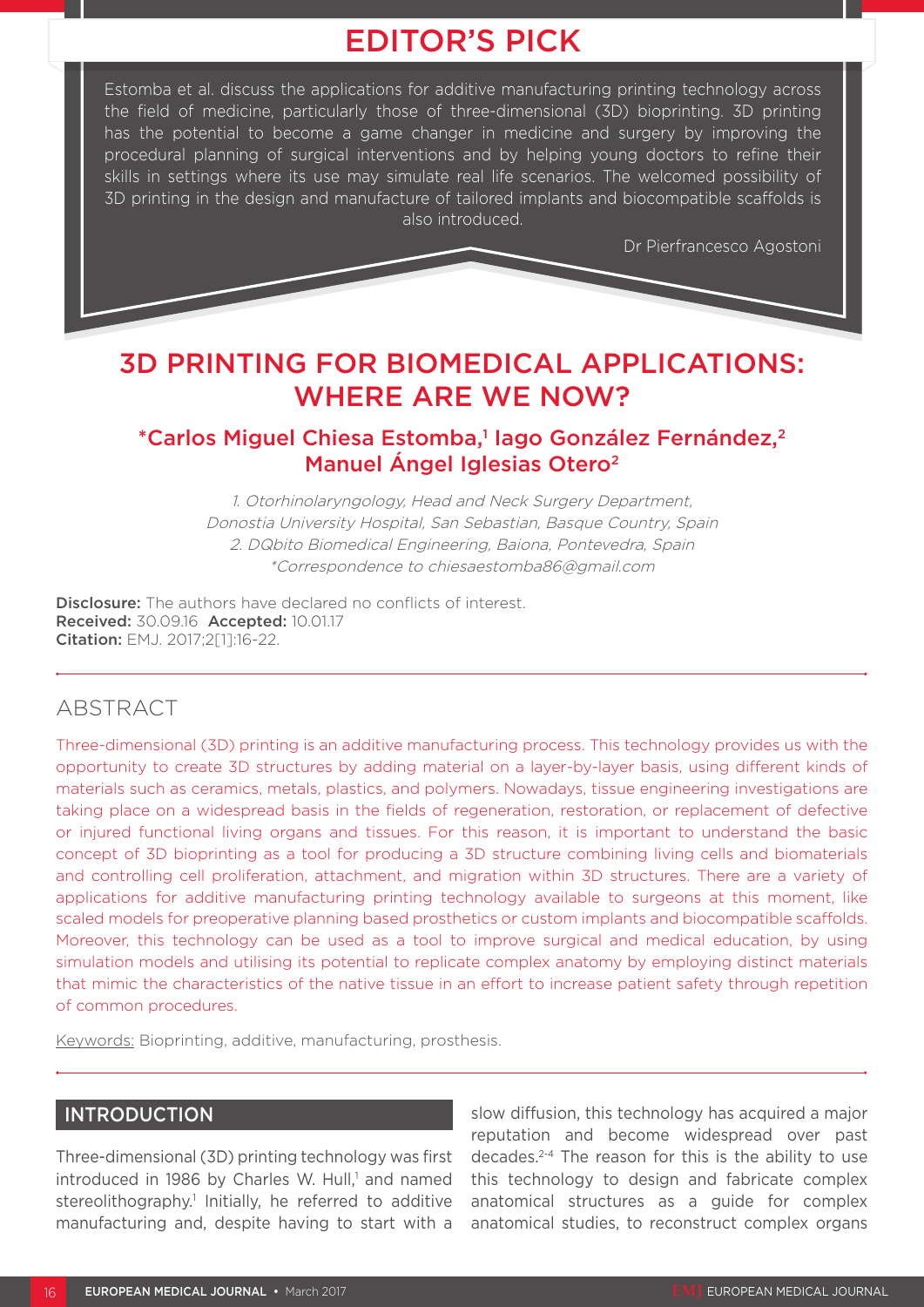with intricate 3D microarchitecture and fabricate scaffolds for stem cell differentiation.

3D printing is one of many additive manufacturing processes.5,6 This technology provides us with the opportunity to create 3D structures by adding material layer-by-layer. To do this, different kinds of materials can be used, such as ceramics, metals, plastics, and polymers (synthetic or natural polymers).7 3D modelling software, including computer-aided design (CAD) or computed tomography (CT) images, can help us to design our models, use machine equipment, and layer materials.8 After creating a CAD sketch, 3D printing equipment then reads the data from the CAD file and produces the respective 3D structure.<sup>9</sup>

There are different types of 3D printing technologies available, such as vat photopolymerisation (hardened with ultraviolet [UV] light), material jetting, material extrusion, powder bed fusion, binder jetting, sheet lamination, and directed energy deposition. The most commonly used technologies within this process are stereolithography apparatus (SLA) and digital light processing.10,11 This method uses a vat of liquid photopolymer resin and produces a 3D structure layer-by-layer cured by a UV laser to create the 3D structures one at a time.<sup>12</sup>

The most commonly used machine in the material extrusion process is that of fused deposition modelling (FDM).<sup>13,14</sup> This is the simplest 3D printing technology and uses a thermoplastic filament as the printing material. The filament is melted in the head of the 3D printer through heating and then 3D structures are created by adding material layer-bylayer. The sheet lamination process includes different materials within the sheet by way of external force. The different materials able to be used to create each sheet include metals, plastics, polymers, etc.15,16 During the sheet lamination process, the sheets are laminated together using heat and pressure and then cut into the desired shape with a laser or blade. Finally, the directed energy deposition process is mostly used in the high-tech metal industries and in rapid manufacturing applications.17,18

### CONCEPT OF 3D BIOPRINTING

Nowadays, tissue engineering investigations are widely carried out in the fields of regeneration, restoration, or replacement of defective or injured functional living organs and tissues.19-21 For this reason, it is important to understand the basic concept of 3D bioprinting as a tool to produce a

3D structure combining living cells and biomaterials and controlling cell proliferation, attachment, and migration within 3D structures.

In this way, biomedical scaffolds made of natural or synthetic polymers can be used in biomedical and tissue engineering applications $22,23$  to replace or regenerate the native tissues functionally and structurally. A scaffold has several functions: it should provide internal pathways for the cell attachment and migration, it must transfer various growth factors and waste products, it should keep its shape while the cells are growing, and have adequate mechanical properties.<sup>24</sup> To achieve these functions, biomedical scaffolds for tissue engineering require a highly porous 3D structure that allows cell affinity such as proliferation, migration, attachment, and differentiation, and even enables nutrients and oxygen transport.<sup>25,26</sup>

Advances introduced by 3D bioprinting have importantly enhanced the ability to control pore size distribution, pore volume, and pore interconnectivity of scaffolds. Furthermore, the development of biomaterials in 3D bioprinting is another important field; presently, different 3D printing processes can mix living cells and bioactive molecules in biomaterials (hydrogels) to make successful 3D structures.

## TYPES OF 3D PRINTING METHODS USEFUL IN BIOMEDICAL APPLICATIONS (TABLE 1)

#### Vat Photopolymerisation Method

The vat photopolymerisation process was patented in 1986 by Charles W. Hull.<sup>1</sup> The SLA machine uses UV light to create 3D structures and is based on the vat photopolymerisation principle that monomer resins are photosensitive when exposed to UV light or another similar power source. Photopolymerisation is driven by a chemical reaction that produces free radicals when exposed to certain wavelengths of light. Photons from the light source dissociate the photoinitiator to a high energy radical state and the free radicals induce the polymerisation of the macromer or monomer solution. However, the problem with this photopolymerisation process is that the created free radicals can cause damage to cell membrane, proteins, and nucleic acids. To combat this, hydrogel scaffolds using this technology have been created recently using 3D printing.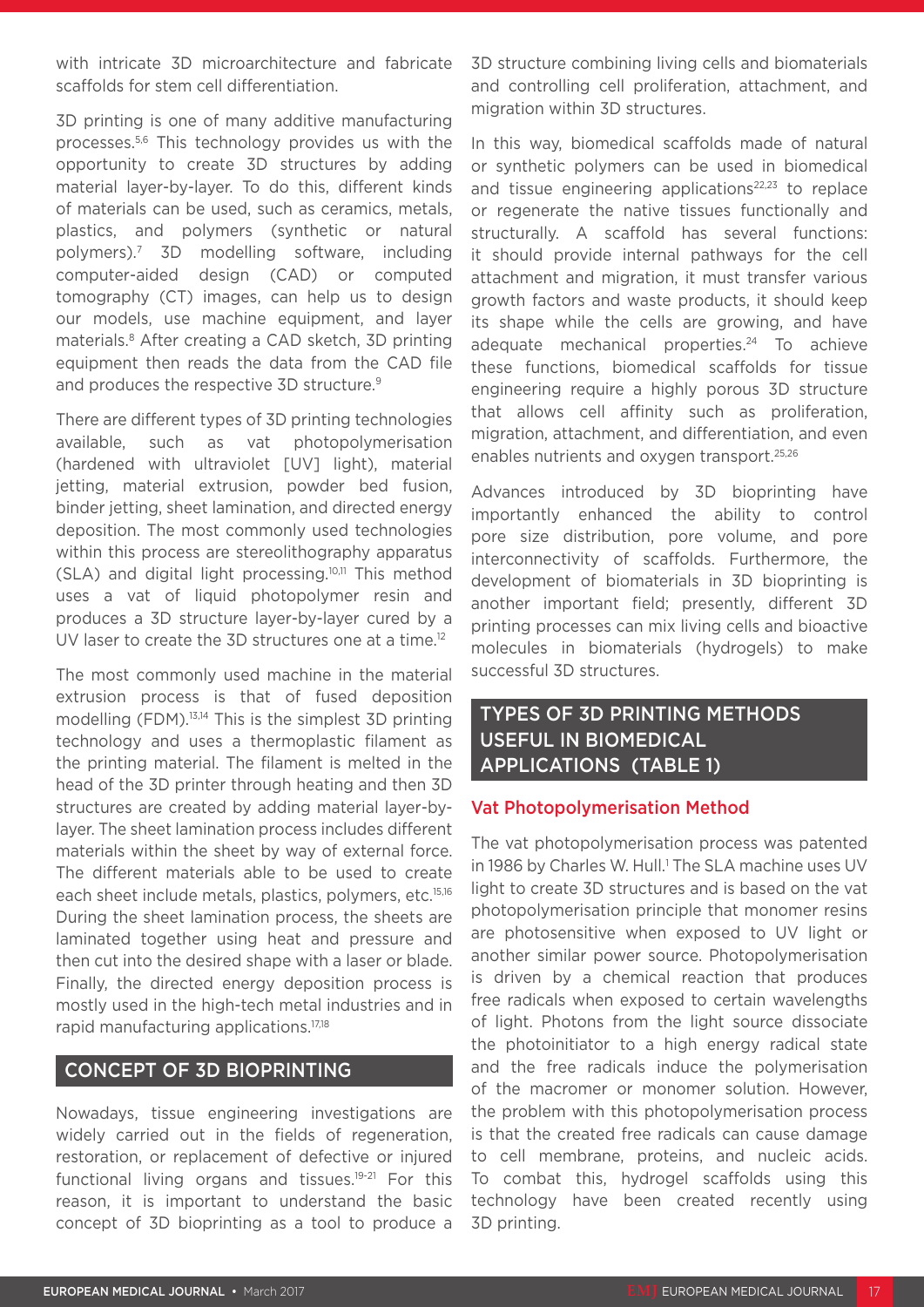#### Table 1: Types of 3D printing methods useful in biomedical applications.

| <b>3D Printing Methods</b>              |  |
|-----------------------------------------|--|
| Vat photopolymerisation method          |  |
| Fused filament fabrication (FFF) method |  |
| Selective laser sintering (SLS) method  |  |
| Inkjet 3D printing                      |  |



Figure 1: An example of a 3D printed maxillary bone to use as a guide during surgery.

#### Fused Filament Fabrication Method

Fused filament fabrication (FFF) printers use a thermoplastic filament; during the process the filament is heated to its melting point and then extruded to prepare a 3D structure. Thermoplastic filaments are extruded onto the substrate to fabricate a 3D structure. All the procedures are controlled by a computer that translates the dimensions of a structure into X, Y, and Z co-ordinates during printing. This technique is a good and reliable option for fabricating 3D scaffolds in tissue engineering applications and many researchers have reported using this method for tissue engineering. The advantages of this method in tissue engineering applications are: ease of use, the variety of biomaterials, good mechanical properties, and that a solvent is not required. The disadvantages are: material restriction related to thermoplastic polymers and the lack of guarantee that that it can be printed with cells effectively due to the high manufacturing temperature.

### Selective Laser Sintering Method

The selective laser sintering (SLS) technique uses a laser as a power source to form solid 3D structures, using a high-powered laser for powder sintering to form a scaffold. This method utilises selective laser printing from 3D modelling software on the surface of a powder bed and may print using several different materials, such as ceramics, metals, and polymers. This technology can be used for tissue engineering, creating different scaffold structures from polymeric biomaterials and their composites, like bone.<sup>27</sup> These composite scaffolds are effective at supporting cell adhesion, proliferation, and growth, but have met with limited success in terms of accurately achieving the required porosity levels.<sup>28</sup> Other authors have reported a technique to design and manufacture a customised titanium mesh for minimal bone augmentation of an atrophic maxillary arch, guided by the final position of the prosthesis and according to the implants necessary for its support.<sup>29</sup> The main advantage of this process for tissue engineering applications is the wide range of biomaterials that can be used. The disadvantage of laser printers is that they tend to be large, cumbersome, and expensive.

#### Inkjet 3D Printing

Inkjet bioprinters are the most commonly used type of printer for biological and non-biological applications. This method creates different structures using a rapid prototyping and layered manufacturing technology and has seen significant developments in the use of polymeric bioink printing for applications in biological and tissue engineering fields. Different kinds of tissue can be created using printable hydrogels, such as retinal tissue and adipose tissue matrix, among others. The advantages of inkjet 3D bioprinting for tissue engineering applications are: patient-customised fabrication, rapid production, the low cost of production, and ease of incorporating both the drug and biomolecules. In addition, it can be printed with the cells. The main disadvantages are the size limitations, biomaterials available, low resolution, and that it has the worst mechanical properties.

## WHERE ARE WE NOW IN THE 3D BIOPRINTING WORLD?

Nowadays, 3D printing technology is rapidly becoming easy and inexpensive enough to be used by doctors, students, and engineers; $30,31$  the accessibility of downloadable software from online repositories of 3D printing designs has proliferated, largely due to the expanding applications and decreased cost of this technology.<sup>31-33</sup> However, processes are limited to scaffolds for cell support and simple body parts such as bone, and currently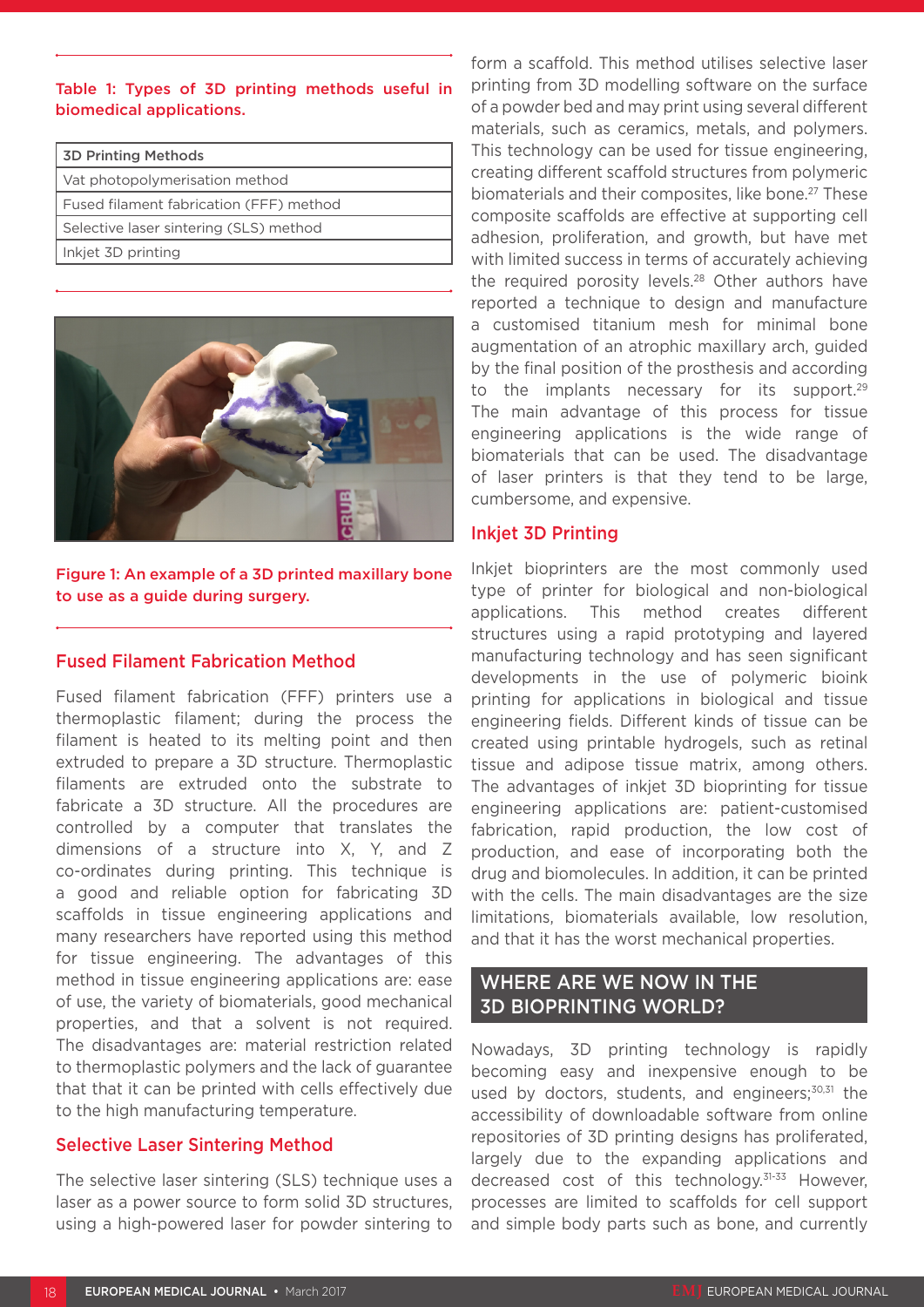3D bioprinting materials are mostly limited to collagen, gelatin, fibrin, ceramics, thermoplastics, or light-curable composites; this is why the most developed applications for 3D bioprinting are used for prosthetic limbs, orthodontic devices, and bone implants.

However, different universities and companies around the world are working hard to develop different lines of research about 3D bioprinting. Organovo (San Diego, California, USA), one of the biggest bioprinting companies, has created liver bioprinted human tissue models with collagen using proprietary 3D bioprinting technology (ExVive™).34 The resulting tissues contain accurate and reproducible 3D structures that can remain completely functional and reliable over 40 days. Other authors report the creation of scaffolds for the human kidney using 3D bioprinting technology,<sup>35</sup> while researchers from Cornell University, Ithaca, New York, USA, have reported 3D printed ears similar to the human ear using 3D bioprinting and collagen gels with living cells.<sup>36</sup> So far, as mentioned above, patient customised 3D bioprinting has been studied only in a few laboratories.

There are a variety of applications for additive manufacturing printing technologies available to the surgeon. For example: scaled models of the maxillofacial skeleton for preoperative planning based prosthetics (Figure 1) or custom implants, biocompatible scaffolds, an artificial airway for a newborn with tracheobronchomalacia, or the creation of artificial bone using rapid prototyping technology to reconstruct portions of the skull to orbit/midface and mandible, with a variety of uses for presenting pathology including trauma, osteomyelitis, postsurgical deformity, and hemifacial macrosomia, with satisfactory cosmetic outcomes.

Moreover, some other authors use additive manufacturing 3D printing technology as a tool to improve surgical and medical education, using simulation models and its potential to replicate complex anatomy by employing distinct materials that mimic the characteristics of the native tissue in an effort to increase patient safety through repetition of common procedures.

### 3D PRINTED ORGANOIDS

Currently, there are several 3D culture methods including scaffold-based models (hydrogels or solid biomaterials) and scaffold-free platforms for spheroid growth. It is likely that 3D culture may provide more reliable cellular models and help to reduce the number of animals used for drug toxicity and efficacy tests.

Newly developed medical treatments of human disease usually have limitations such as individual differences among patients, difficulty with the prediction of outcomes, and time-consuming drug testing. Precision medicine is now coming into focus and becoming more relevant to clinical practice. 3D organoid culture based on a specific disease, and even on a specific individual, is expected to develop into a powerful tool of precision therapy. Primary cancers, infectious diseases, and developmental diseases can be replicated *ex vivo* on biopsy samples, and these kinds of 'live' clinical specimens may become useful for drug testing, gene editing, or for research on prognosis.<sup>37</sup>

### BENEFITS OF 3D BIOPRINTING

Using these devices, physicians have the freedom to produce custom-made prosthetics and implants, and provide positive solutions for patients. Moreover, physicians can have access to more affordable models and increase cost efficiency. Another advantage is the time of production, as only a few hours are needed to develop an implant. Finally, there is the opportunity to democratise technology and expand the possibilities to share concepts about research within this field.

| <b>Targets</b>                | <b>Required improvements</b>                                          |
|-------------------------------|-----------------------------------------------------------------------|
| <b>Biocompatible printers</b> | Improve physiological conditions of printing technologies             |
| <b>Biomaterials</b>           | Improve functional, mechanical, and supportive properties             |
| Cell sources                  | Improve source of cells and phenotypes with specific functions        |
| Vascularisation               | Development of vascular tissue to support bioprinting tissue          |
| Innervation                   | Development of a nerve system to improve bioprinting tissue functions |

#### Table 2: Current challenges for cell-tissue printing.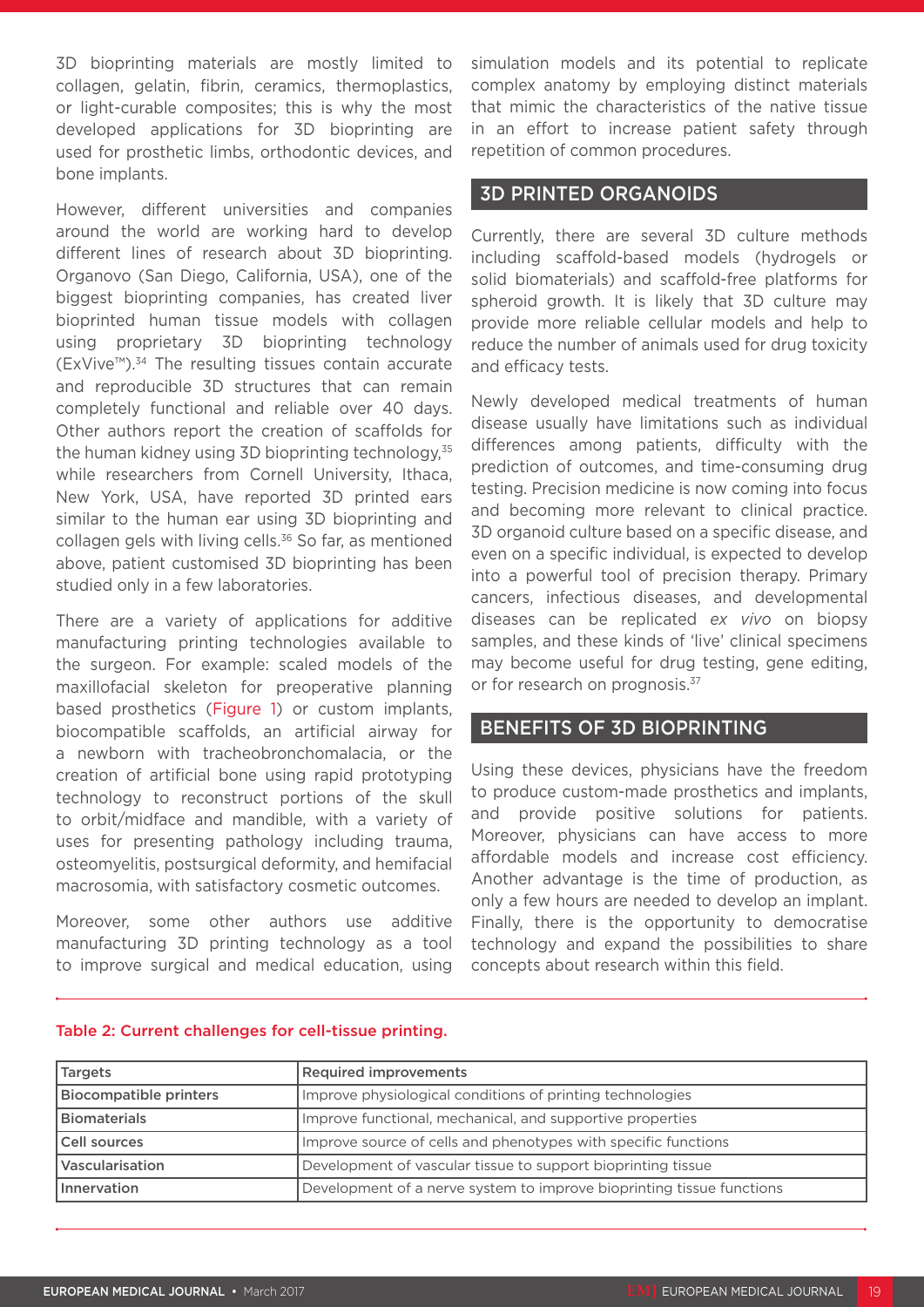## WHAT ARE THE COSTS INVOLVED IN 3D BIOPRINTING?

Customised implants and prosthetics hold significant value for physicians and patients, facilitating improvements in surgical time, surgical tool availability, medical device or surgical success, and patient recovery through the ability to create custom-made devices and surgical tools. These advantages can decrease the length of the patient's hospital stay, surgical tool costs, and treatment failure costs. This method can help with cost-efficiency owing to its potential for low-cost production of items; however, large-scale production is still cheaper via traditional manufacturing approaches. Recent estimations place savings in the cost of surgery around \$100 per minute, as well as reducing the risks of long-term anaesthesia. However, high start-up costs continue to limit the implementation of these strategies.

More recently, USA-based biotech startup Aether (San Francisco, California, USA) and BioBots (Philadelphia, Pennsylvania, USA) released two models of low-cost desktop 3D printers for biomaterials, with each costing around \$10,000. These two models use FDM technology to produce bioprinting models and have emerged as an option to spread this type of technology and reduce the cost involved in the production of such models.

## LIMITATIONS OF 3D PRINTING FOR BIOMEDICAL APPLICATIONS (TABLE 2)

Expectations surrounding this technology are often exaggerated by the media, governments, and even researchers, who promote unrealistic projections of possibilities; therefore, it is necessary to understand the basic limitations of this technique. Anatomical features and tissue architecture may have details on the scale of hundreds of microns; at the moment it is difficult to achieve this with the standard 3D printers available. Moreover, this problem can limit the ability to create small features that survive the fabrication process, as powder particles must be bound together tightly. Another problem is the limited number of biodegradable, biocompatible resins. Advances have been made to synthesise new macromers with biodegradable moieties; however, these materials have not been US Food and Drug Administration (FDA) approved.

Another problem of 3D printing for biomedical applications are the limited materials available, like

collagen, gelatin, fibrin, ceramics, thermoplastics, or light-curable composites. To overcome these limitations, the development of new biomaterials that can be printed in conjunction with cells is necessary. However, these biomaterials should be biocompatible, easily manufactured, and have sufficient mechanical properties for cell support and a secure 3D structure.

## WHAT IS THE ACTUAL STATUS OF CELL PRINTING?

The recently announced possibility of bioprinting using stem cells unlocks new possibilities within this domain. The world's first ever human mesenchymal stem cells bioink is now offered by the Swedish startup company CELLINK<sup>®</sup> (Gothenberg, Sweden) and the American stem cell company RoosterBio Inc. (Frederick, Maryland, USA).

A report from China has claimed the availability of 3D bioprinting tissue to recreate parts of the kidney, ears, and livers,<sup>38</sup> although they do not seem to be implantation-ready. Other reports regarding the bioprinting of bones, cartilage, and muscles as well as other tissues are being conducted.

The 3D bioprinting strategy was initiated by Dr Anthony Attala from Wake Forest Institute for Regenerative Medicine Winston-Salem, North Carolina, USA,<sup>39</sup> who applied this technology to manufacture organ tissues for the heart and kidney, and by Gabriel Villard from Oxford University, Oxford, UK, who developed a bioprinter and later, by printing two layers of different cells, for the first time observed changes in specimens after the printing process, later named 4D printing.

Furthermore, one of the major companies in the 3D bioprinting domain is Organovo. Today, it is not yet possible to 3D bioprint any implantable human organ, but at Organovo, they have printed liver and kidney tissues. The printed liver tissue is significantly more effective for drug testing than standard 2D liver culture systems offered by industry as it consists of primary human hepatocytes, stellates, and endothelial cell types, which are found in native human liver enabling drug testing that is stable for at least 42 days. Fully functional printed organs may be possible within the next 10-20 years.<sup>38</sup>

### THE FUTURE OF 3D BIOPRINTING

Nowadays, the 3D printing industry only represents a small proportion of the market; however, in the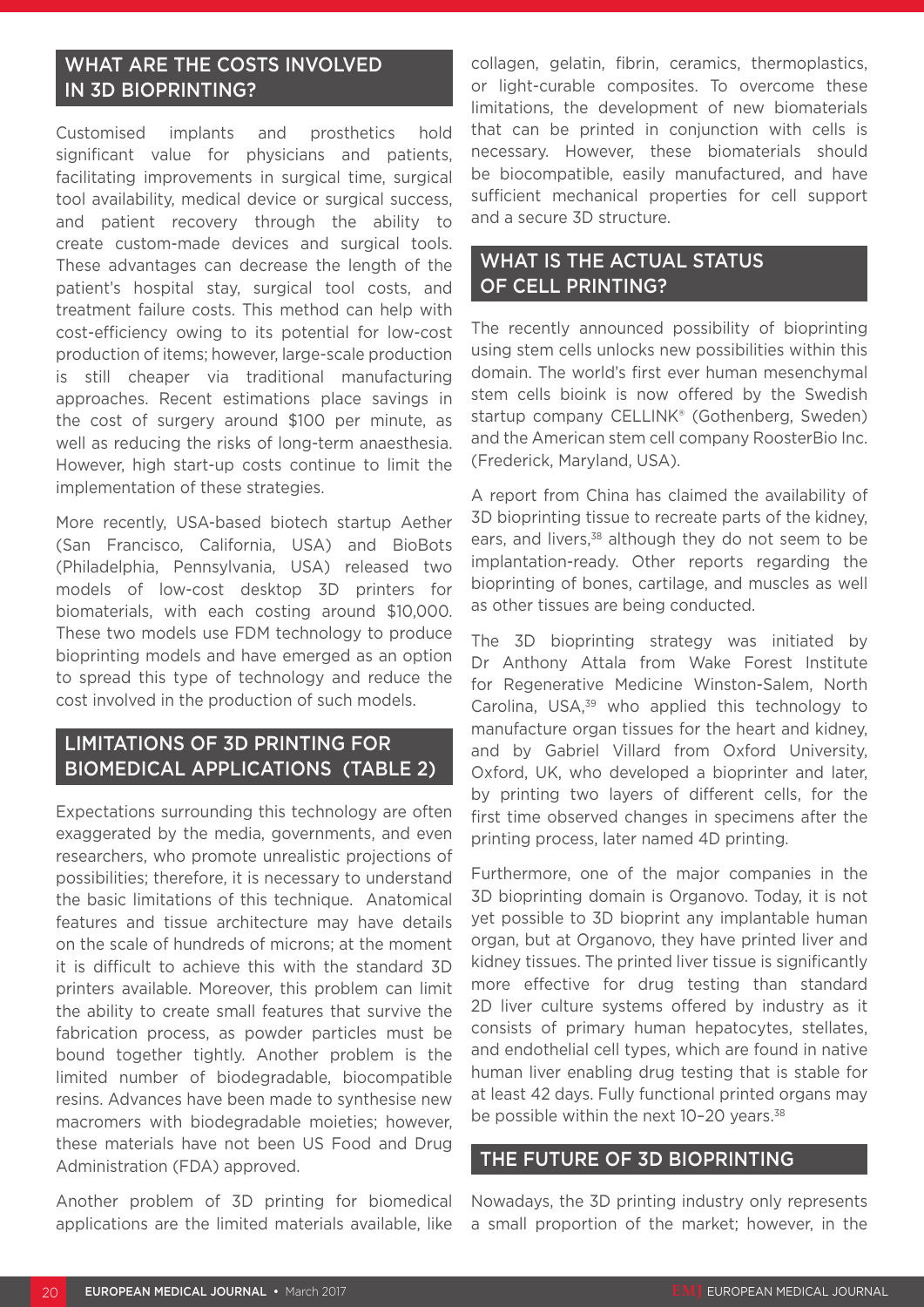next 10 years, this proportion is expected to grow. 3D bioprinting has some challenges to overcome, like the development of new biomaterials and improving printers' technology to advance results.

The current 3D bioprinting challenges for cell/tissue printing are: the design of a bioprinter compatible with physiologically relevant materials and cells, increasing the resolution and speed of these machines and their commercial applications, improving biomaterial composition and cell sources, developing vascular and nerve models, and understanding maturation models for every material. Therefore, it is important to understand the future role robotics and nanomedicine have in the development of this technology also. $39$  There is a need to improve the biocompatibility and mechanical properties for cell support, which will facilitate the creation of soft tissue and organs that can be directly transplanted into the human body.

The final question surrounds the possibilities of a biofabrication line. A recent analysis published by Mironov et al.<sup>40</sup> addressed this question and concluded that the only economic and reasonable way to commercialise organ-printing technology is to systematically employ scalable, automated robotic technology and to build an integrated organ biofabrication line. The biofabrication of a human organ will require the development of a series of integrated automated robotic devices.

#### REFERENCES

1. Hull CW, inventor; Uvp Inc., original assignee. Apparatus for production of three-dimensional objects by stereolithography (1986). United States Patent US4575330A. Available at: https:// www.google.com/patents/US4575330. Last accessed: 11 January 2017.

2. Kruth JP et al. Progress in Additive Manufacturing and Rapid Prototyping. CIRP Ann-Manuf Techn. 1998;47(2): 525-40.

3. Melchels FPW et al. Additive manufacturing of tissues and organs. Prog Polym Sci. 2012;37(8):1079-104.

4. Bak D. Rapid prototyping or rapid production? 3D printing processes move industry towards the latter. Assembly Autom. 2003;23(4):340-5.

5. Campbell TA, Ivanova OS. 3D printing of multifunctional nanocomposites. Nano Today. 2013;8(2):119-20.

6. Kulkarni P et al. A review of process planning techniques in layered manufacturing. Rapid Prototyping J. 2000;6(1):18-35.

7. Rengier F et al. 3D printing based on imaging data: review of medical applications. Int J Comput Assist Radiol Surg. 2010;5(4):335-41.

8. Bikas H et al. Additive manufacturing methods and modelling approaches: a critical review. Int J Adv Manuf Tech. 2015; 83(1):389-405.

9. Wong KV, Hernandez A. A review of additive manufacturing. ISRN Mech Eng. 2012:208760.

10. Quan Z et al. Additive manufacturing of multidirectional preforms for composites: opportunities and challenges. Mater Today. 2015;18(9):503-12.

11. Dean D et al. Continuous digital light processing (cDLP): highly accurate additive manufacturing of tissue engineered bone scaffolds. Virtual Phys Prototyp. 2012;7(1):13-24.

12. Baumers M et al. How can material jetting systems be upgraded for more efficient multi-material additive manufacturing? Proceedings of the Solid Freeform Fabrication (SFF) Symposium, 4-6 August, 2014.

13. Turner BN et al. A review of melt extrusion additive manufacturing processes: I. Process design and modeling. Rapid Prototyping J. 2014;20(3):192-204.

14. Domingos M et al. Effect of process parameters on the morphological and mechanical properties of 3D Bioextruded poly(ε-caprolactone) scaffolds. Rapid Prototyping J. 2012;18(1):56-67.

15. Ahn D et al. Quantification of surface roughness of parts processed by laminated object manufacturing. J Mater Process Technol. 2012;212(2):339-46.

16. Park J et al. Characterization of the laminated object manufacturing (LOM) process. Rapid Prototyping J. 2000;6(1): 36-50.

17. Zhang K et al. Research on the processing experiments of laser metal deposition shaping. Opt Laser Technol. 2007;39(3):549-57.

18. Lewis GK, Schlienger E. Practical considerations and capabilities for laser assisted direct metal deposition. Mater Design. 2000;21(4):417-23.

19. Dhandayuthapani B et al. Polymeric scaffolds in tissue engineering application: review. Int J Polym Sci. 2011;2011:290602.

20. Atala A. Tissue engineering of reproductive tissues and organs. Fertil Steril. 2012;98(1):21-9.

21. Forbes SJ, Rosenthal N. Preparing the ground for tissue regeneration: from mechanism to therapy. Nat Med. 2014;20: 857-69.

22. Tian H et al. Biodegradable synthetic polymers: preparation, functionalization and biomedical application. Prog Polym Sci. 2012;37(2):237-80.

23. O'Brien FJ. Biomaterials and scaffolds for tissue engineering. Mater Today. 2011; 14(3):88-95.

24. Bose S et al. Bone tissue engineering using 3D printing. Mater Today. 2013;16(12): 496-504.

25. Gauvin R et al. Microfabrication of complex porous tissue engineering scaffolds using 3D projection stereolithography. Biomaterials. 2012; 33(15):3824-34.

26. Martin JR et al. A porous tissue engineering scaffold selectively degraded by cell-generated reactive oxygen species. Biomaterials. 2014;35(12):3766-76.

27. Du Y et al. Microsphere-based selective laser sintering for building macroporous bone scaffolds with controlled microstructure and excellent biocompatibility. Colloids Surf B: Biointerfaces. 2015;135(1):81-9.

28. Chen CH et al. Surface modification of polycaprolactone scaffolds fabricated via selective laser sintering for cartilage tissue engineering. Mater Sci Eng C. 2014; 40:389-97.

29. Ciocca L et al. Direct metal laser sintering (DMLS) of a customized titanium mesh for prosthetically guided bone regeneration of atrophic maxillary arches. Med Biol Eng Comput. 2011;49(11): 1347-52.

30. Lipson H. New world of 3-D printing offers "completely new ways of thinking:" Q & A with author, engineer, and 3-D printing expert Hod Lipson. IEEE Pulse